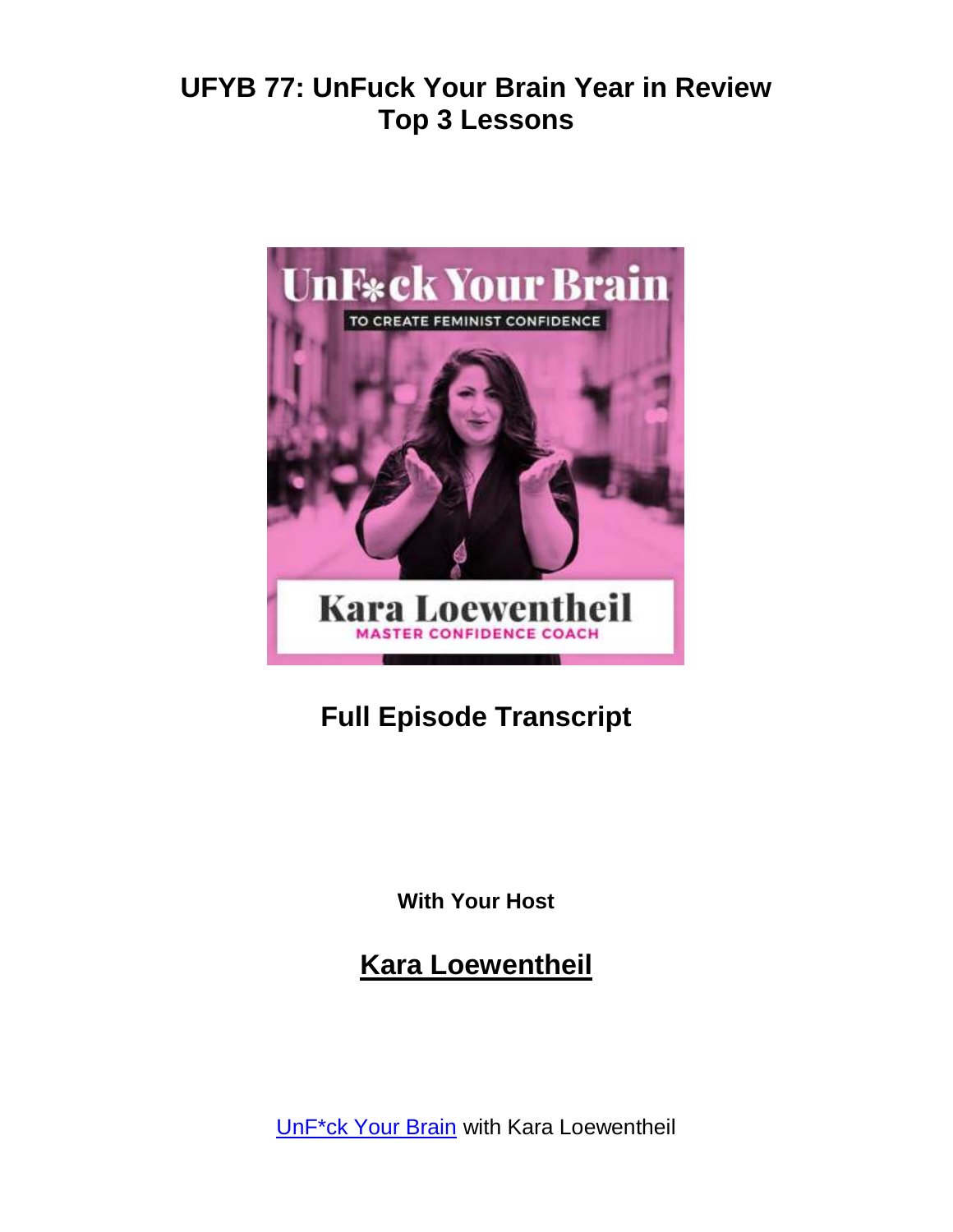Welcome to *Unf\*ck Your Brain*, the only podcast that teaches you how to use psychology, feminism, and coaching, to rewire your brain and get what you want in life. And now here's your host, Harvard law school grad, feminist rockstar, and master coach, Kara Loewentheil.

Hello my chickens. How are you? It has now officially been two years of the podcast, which means it's been three years of my business and it has been a wild ride, let me tell you. And for those of you who are new around here and wondering why is the year review happening in April, which is a random time for it, it's because April 2016 was the date that I officially left my last legal job, which was running a think tank at Columbia, at the law school, to start my coaching business.

So for me, my year goes April to April, and in the last year, my business has doubled and tripled in some ways. My revenue has more than doubled, my employees and independent contractors have more than doubled. And so today I want to talk to you about the top three lessons that I have learned this past year.

I like to do this episode once a year to kind of teach you guys what I learned over the past year and kind of help you see behind the scenes and see where I am in my own thought work and journey because I think that's so important.

No one has reached enlightenment and no one is perfect and I for sure am still learning and growing and my commitment is always to share that with you guys so that you know that wherever you are is perfect, it's normal, and we're all on this journey together. I might just be a little bit far ahead from some of you, which is a good thing and that's why I'm your teacher if you listen to this. My teacher is ahead of me.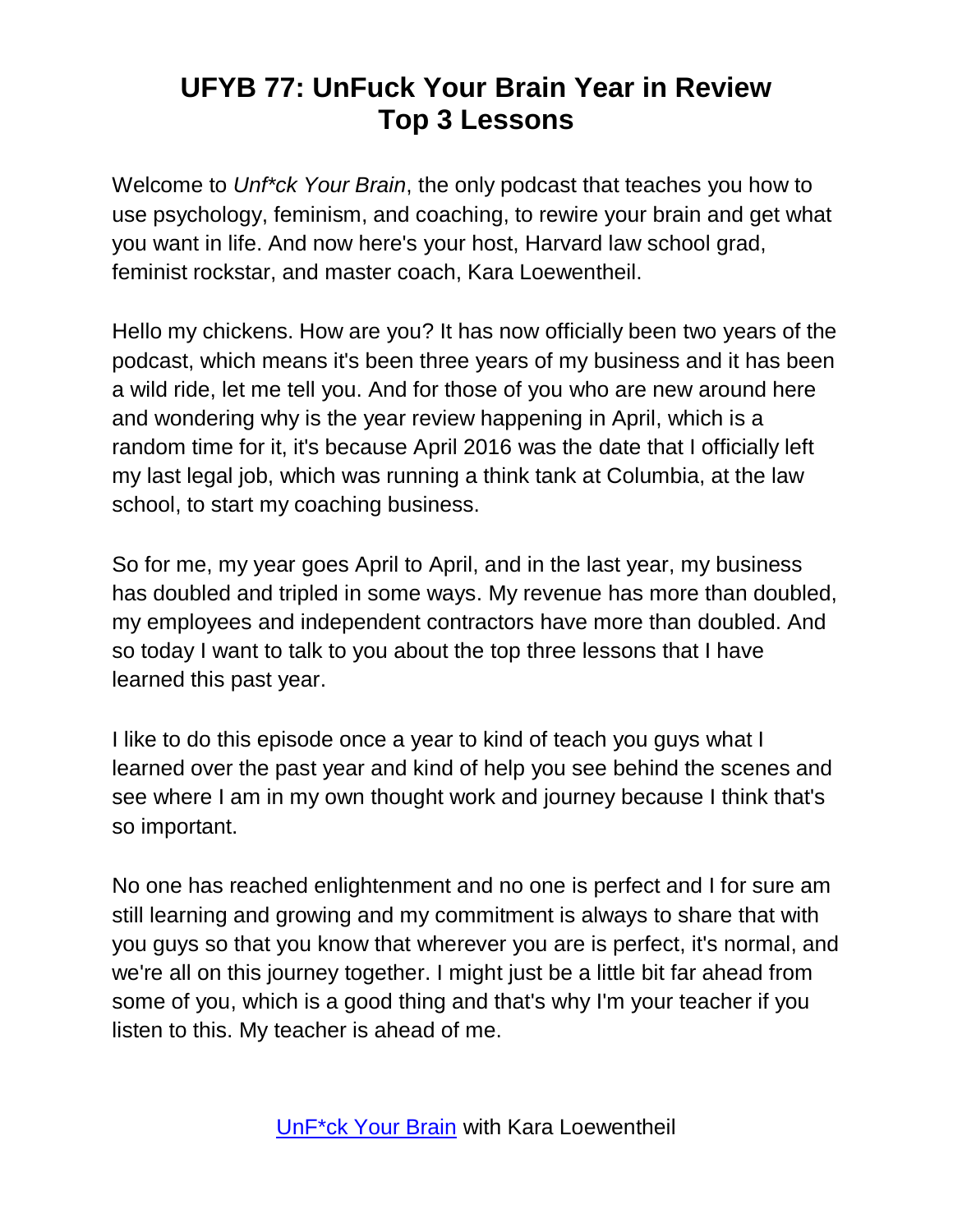So here are the top three things I've learned this year. Number one is what you can imagine now is nothing near what you can actually achieve. You have to watch for these plateaus in your thought work because they create plateaus in your life. Even when you've come a long way already.

I talk about this a little bit in the massive thinking podcast. It's one of my big takeaways from this year. Your current dreams are limited by your current mindset, and that's true for all of us. Now, sometimes it's obvious. For those of us or those of you who don't believe in yourself, your capabilities, of course, that's sort of an obvious place where your mindset is limiting your dreams.

But what's less obvious is that this process keeps happening at every level. So for instance, I would say that I absolutely believe in myself. I believe in my capabilities, I believe in my skills, I believe in my willingness to fail and learn. I know I can manage my mind and that doing so is the key to everything.

But nevertheless, what I can even imagine is possible for me is still limited by whatever my current set of thoughts are. So I think I probably told you guys this last year on this podcast, but when I started my business, so in 2016, my big goal was to replace what I had been making at my last law job, which was \$150,000. I wanted to replace that by my third year in business.

So my plan was like, I'll make \$50,000 the first year, \$100,000 the second year, \$150,000 the third year. Now meanwhile of course, I wasn't even accounting for the fact that revenue is not the same as take home. But whatever, I didn't know anything, I was just starting out.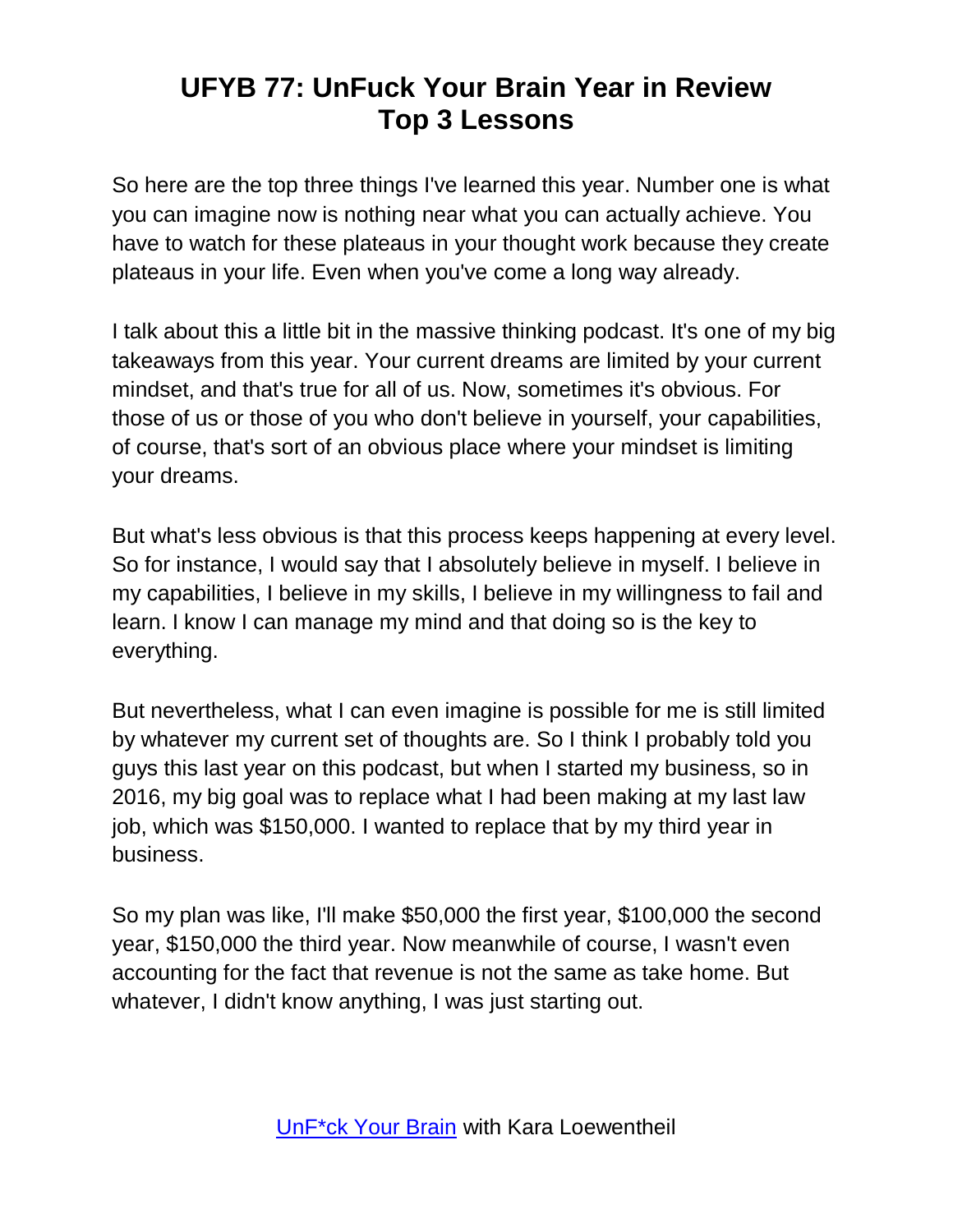So that was my big goal, that was my big ambitious goal. And that first year, I was exactly on track with that and I made exactly \$50,000 from April to April, which was a third of the goal and that was exactly what I was trying to make that first year because that's what I had thought about so much that I made it come true.

But I started to see as I got there that I could do much more, and actually kind of ironically seeing that I had decided 50 and then I had made almost exactly 50, and not in a very clear linear way. It wasn't like I had the exact business plan and then I just followed it to make 50. I sort of made it in ways that I wouldn't have predicted, but because it was so close to exactly what I had predicted or told myself I would make, I started to see like okay, my thought really became a reality here.

I thought I would make 50, I made exactly 50, so I can't go into this thinking I'll try to make this much and maybe I'll just make more. That's not going to work. So I started to see that I could do more if I thought more. And then in my second year of business, I made about eight times that original amount, and in my third year in business, I made more than double what I made in my second year of business.

So when I started, it was a big mental project to believe that I could possibly make \$150,000 in a year. And then at a certain point, that started to seem obvious. Of course, I could, I already had. And then it was a big project to believe that I could make half a million in a year. And then that started to seem obvious and then I did it, and then it was a big project to believe I could make one million in a year.

And now, having done that, having made a million in a year, that seems obvious and easy, and now it's a big project to believe I can make five million in a year. This can go on forever. Wherever you are, your brain will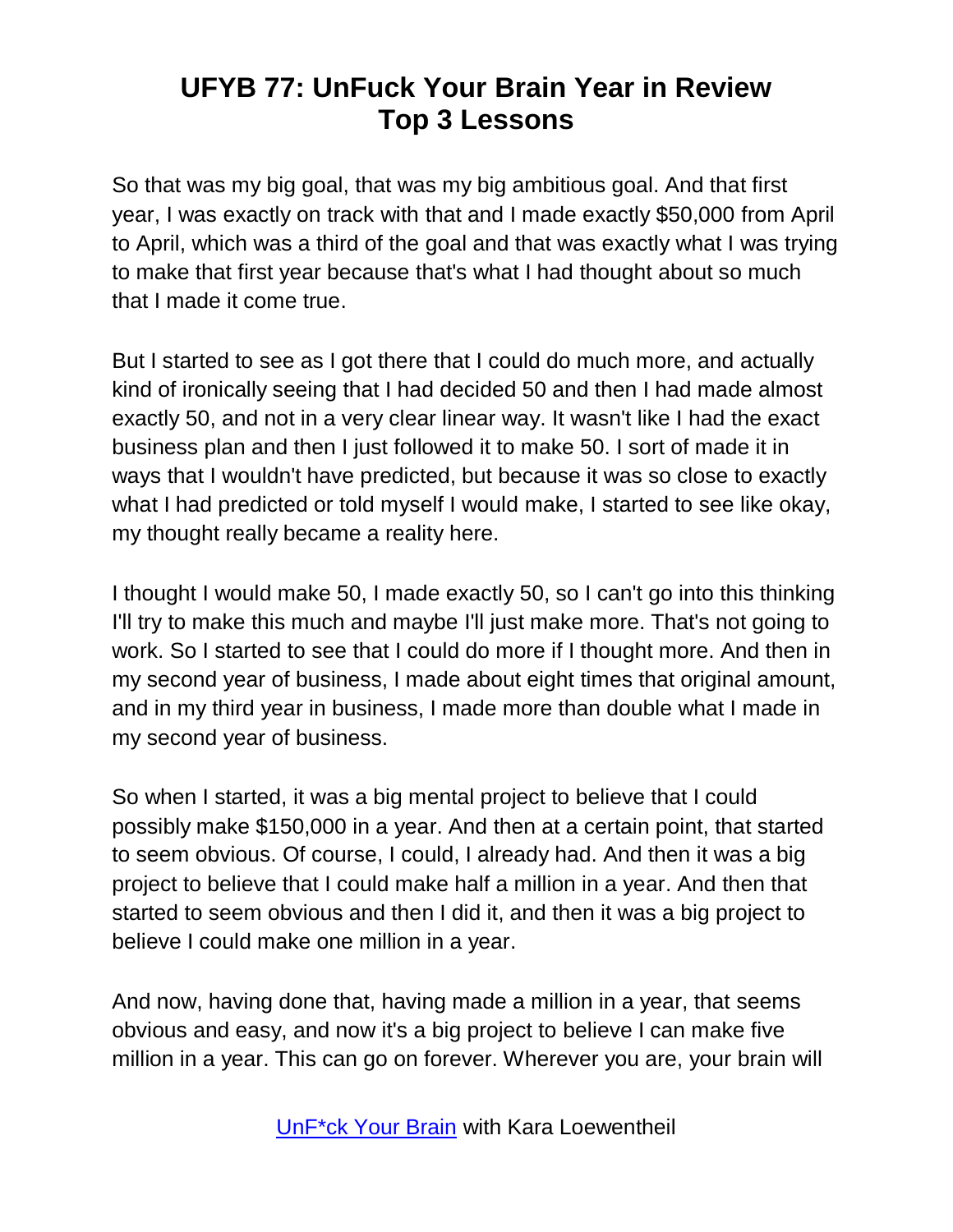take what you've already accomplished as the default and then it will want you to doubt that you can get to whatever the next step is.

You have to keep an eye on that because since you have changed your thinking and changed your results, you will sometimes fall into the trap of thinking, oh well, I do believe in myself and I know I've changed my thoughts and results, so if I now have a thought that doing this particular thing is hard or impossible, that must be objective truth because I'm not someone who doubts herself. I've done all this thought work and I feel good about myself now, so if I think something is hard or impossible, then I must just be logical and objective about that.

Do you see what I'm saying? Brains are so sneaky. It's like your brain will learn how to kind of present things to you as if it's just telling you the facts and you can kind of miss it if you believe now that you do believe in yourself and so you'll just think that whatever your brain says, oh, well I believe in myself so I wouldn't be underselling myself. So if my brain says that's impossible, that must just be the facts.

So sneaky. So like, imagine the thought that you start with is I can't build a business because I don't know how. So you work on a latter thought like I can learn how to build a business, and that works. It gets you off your butt and taking some action. You read some books, you try different things in your business, you're less afraid of failure.

Over time, that thought becomes part of your background and you stop thinking about it. But then eventually, it can actually start to hold you back. It's like you climb the ladder but you don't even see that you're just at a landing and you can't see the top because your thought is that you're learning how to do it.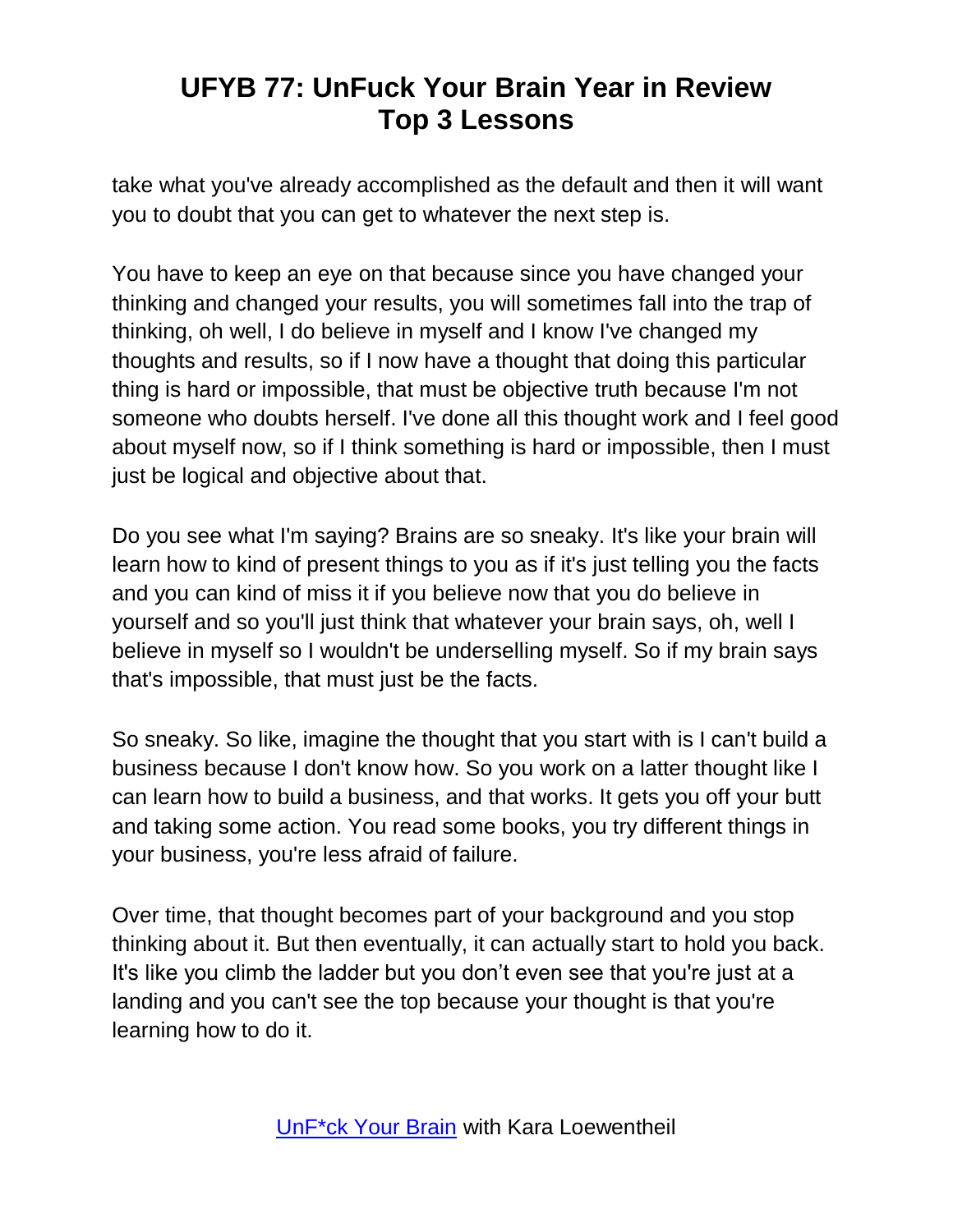So you're always still tentative and doubting yourself and believing that you don't yet know the answer. And eventually, that will hold you back so you have to notice it's happening and start climbing the ladder again. I just want you to think about this. The way you feel and act if your thought is I know exactly what to do for my business is very different from I'm learning how to build a business.

When you're thinking I know exactly what to do for my business, in that reality that you create with that thought, your business exists and you have expertise. When you're thinking I'm learning how to build a business, you're telling yourself that your business is not quite real yet, like it's not there yet and that you're a novice.

Or you can take an example from dating. I use business and dating as my examples so much because I just think they both involve so much room for growth and so much chance for rejection. You kind of have to create something out of thin air and it's where I've done a lot of my own work.

But these principles apply to any area of your life, of course. Let's say your initial thought about dating is no one will want to date me because I'm too old or fat or nerdy, or whatever mean thought you have about yourself. So your first step up the ladder is you start practicing a thought like, some old or fat or nerdy people find love.

And that feels way better, right? It gives you some hope, you take some action, you go on some dates. But you can plateau there because you're still thinking some and you're still not thinking about yourself directly. And again, that's a good first step but you just have to watch out for how it can become kind of your default, then you're not working on the thought anymore and it's tripping you up in ways you don't see.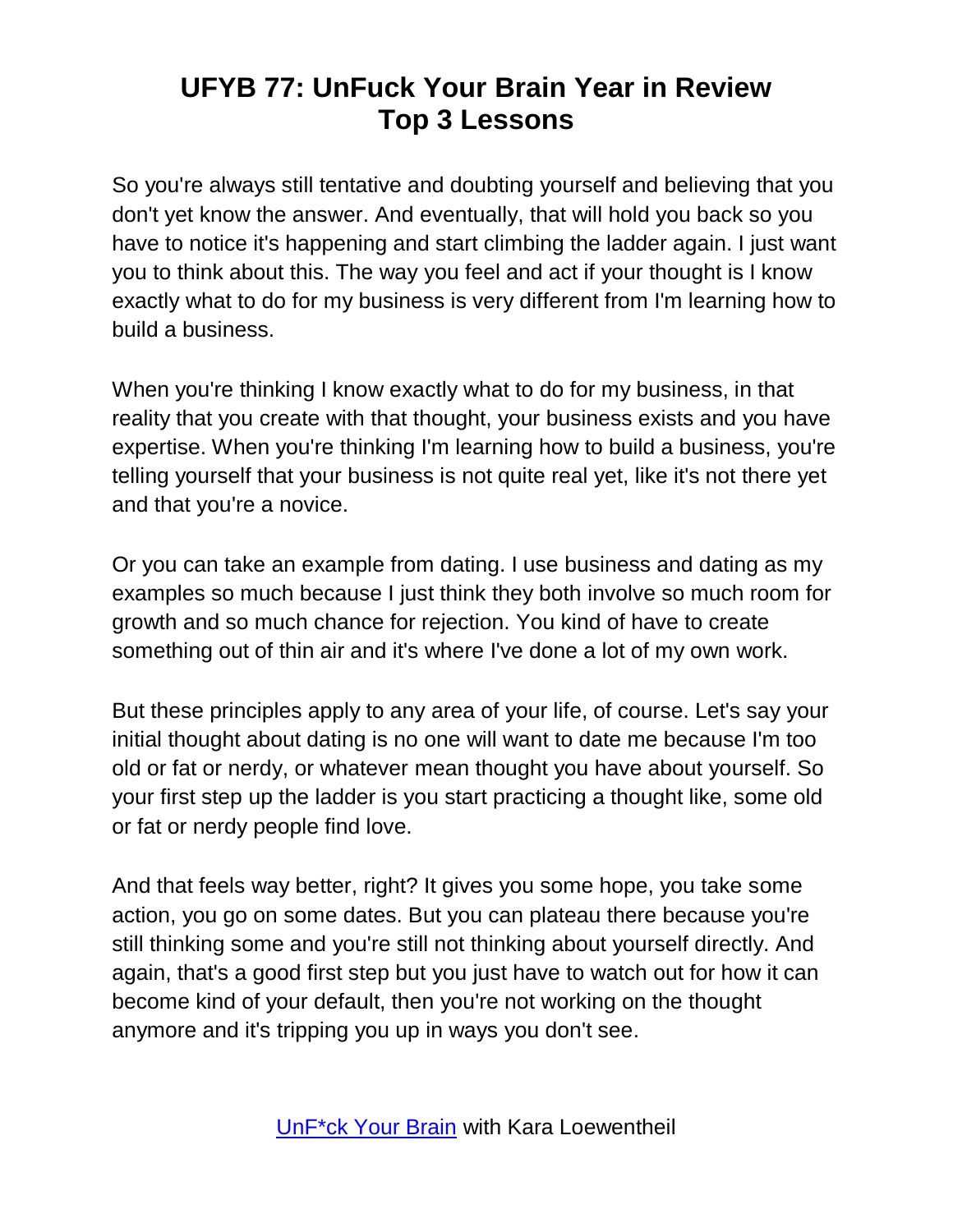It's much different to believe some people like me find love, than to believe I'm going to find love because of exactly who I am, or my partner is out there looking for me and they're going to love that I am this age or size of have these nerdy interests.

So for me, the lesson in my business in the last year is that I have to keep setting ambitious goals and not get complacent that because I have a mostly managed mind most days, I can just trust whatever it says. It's like my brain no longer screams at me.

It's learned to talk in a much more reasonable tone, and I can make the mistake of believing that what it's saying must therefore be reasonable or true. But just because it's learned a calm inside voice doesn't mean that it's right. So that is the first lesson.

The second is that whatever skillset you needed to get to the level where you are will become useless immediately and you'll need an all new one. That is just how entrepreneurship is designed basically and nothing has gone wrong. This isn't really just true for being an entrepreneur, it's really true for being a human who's trying to grow, but it just is very obvious when you're an entrepreneur.

I was having coffee with a former client the other day. We were talking about this and we were trying to come up with the right metaphor for this part of being an entrepreneur. And I said it was like you keep jumping out of a plane and every time you have to sew the parachute on the way down. And she said yeah, and you also don't know how to sew, so you have to learn that while you're falling also.

Entrepreneurship is a funny thing because it's basically a way of doing in business what we all have to do in our lives. And that is we have to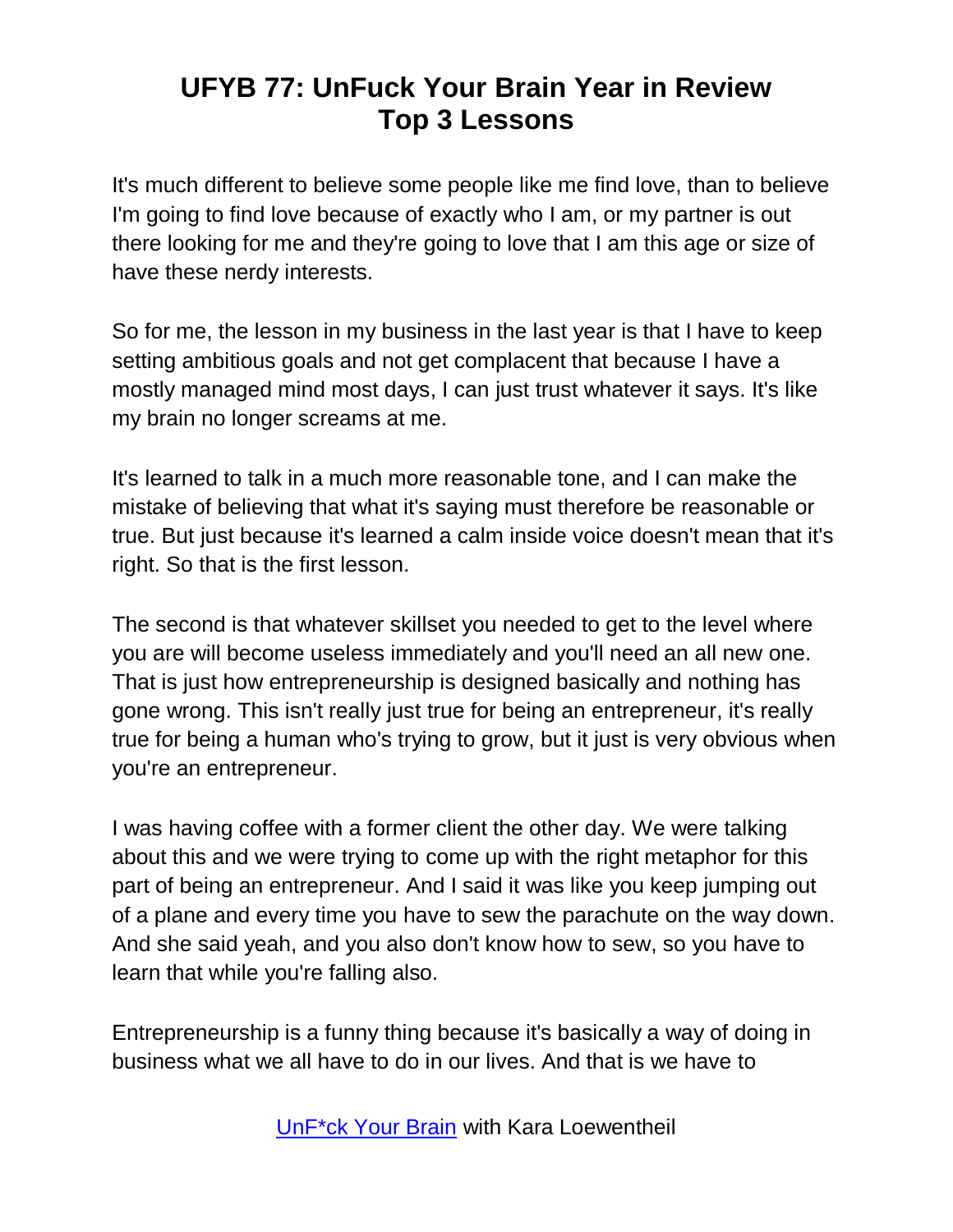constantly shed our current self in order to grow and evolve into the next level. Your thoughts create your results. I say that all the time.

So whatever thoughts you have now are what created your current result, and that means if you want to create a different result, you will need new thoughts. Because by definition, the thoughts that got you here won't work to get you there.

Again, it's easier to see when the thoughts are negative, but it's true even when the thoughts are positive, and that's really what I've been learning this year. The first couple years in business I was really learning how my negative thoughts were producing results, but now this year I've really learned how even the thoughts that seem positive are producing certain results and if I want different ones, I'll have to change them.

So my thoughts about my business right now feel amazing. I feel great about it. These are the thoughts that got me to a million dollars and two employees. These are not the thoughts that will get me to five million and 10 employees. And how do I know that? Because if they were, I would have the results already.

Our thoughts produce our results. If I had the thoughts of a person with a five million dollar a year business and 10 employees, then I would have already the results of a five-million-dollar business and 10 employees. So every time you want to grow your business, you have to jump out of the plane again, even if the plane is nice now.

It's easy to want to jump out of a plane when it's like, filled with snakes. But now it's like you're on a lovely corporate jet having a fruit salad and you still have to jump out of the plane if you want to grow. And it does get less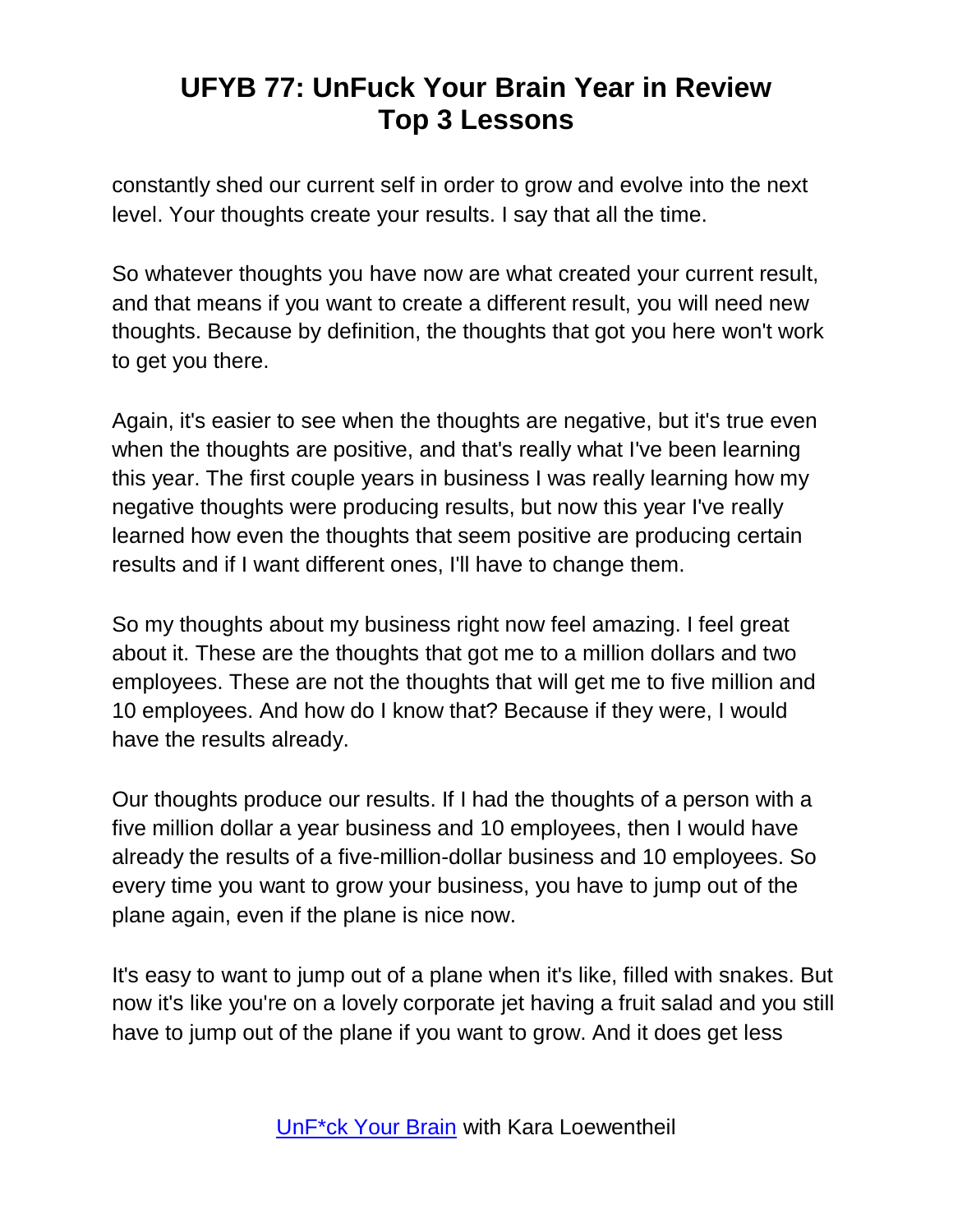scary because you know you've survived the previous jumps, so it's never as scary as the first time.

And maybe you've picked up some basic sewing skills, but there's a new pattern to the parachute every time and you still have to figure the whole thing out while you're falling through the sky. So it can be challenging to let go of what you know works. You've put in so much effort to create it and you've come so far, and you're proud of what you've accomplished.

And it can feel like what you have now is your prize for having done the work and you don't want to risk losing it, but the truth is what you have is never the prize. The journey is the prize. Your growth is the prize, and you have to be willing to let go of who you are now to grow into who you can be.

If you are one of my students, you may have heard me use this metaphor before, but lobsters - totally going somewhere related with this, I promise. Lobsters have a really important genetic cellular difference from humans and lobsters actually don't die of old age the way humans and almost every other animal do.

We are DNA as it's replicating, as we get older, parts of it are basically getting chopped off and eventually we just could die of old age if nothing else happens to us. Lobsters don't have that. Lobsters can just grow and grow and grow forever. But lobsters are not truly immortal and here's why. Every time a lobster grows, it has to molt. It has to exit its skin. It has to shed its skin.

And a lobster exoskeleton is obviously quite hard, that protects it. When it molts, when it sheds that, it goes through this period where it's soft and vulnerable and it takes a lot of effort to do that. It takes a lot of energy for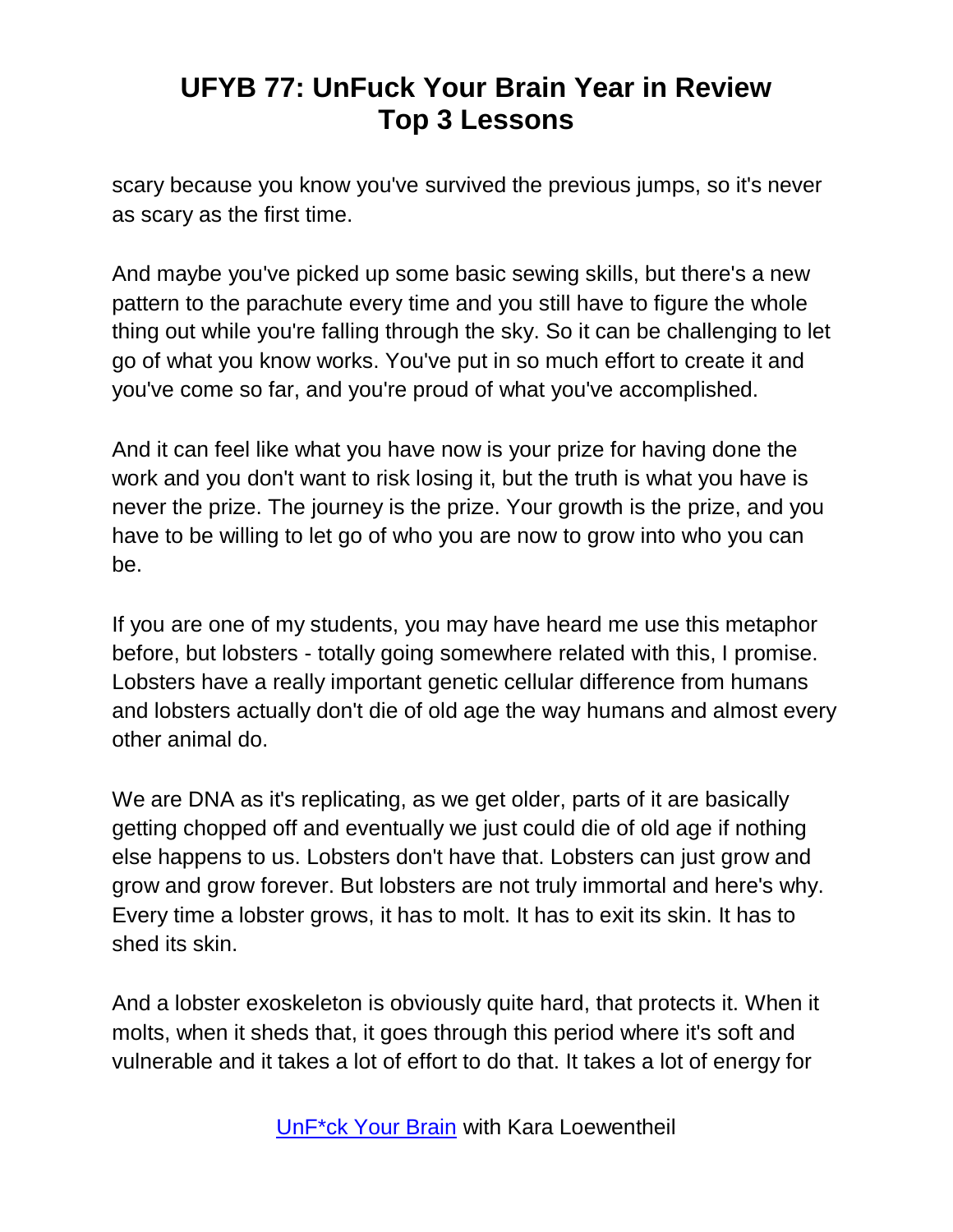the lobster to do that. And so lobsters eventually die when they don't have the energy to molt anymore. They don't have the energy to grow and their current exoskeleton basically is a prison that they can't get out of.

But that is what happens with our thoughts. We have to be willing to put in all that effort and energy to shed that old self and be willing to feel vulnerable and terrible in our new soft shell until it hardens again, until we really get it down in order to grow.

So that is number two, and my feeling about growth is like, if we're not growing and evolving, what are we even doing here? What's the point? To me, that's the point of life. And that really ties into my third lesson, which is it's so important to surround yourself with people who feel the same way about that.

The most important thing I invest in every year is in coaching and mentoring for myself. It's more important than anywhere else I spend money in my business or my personal life. And it's not because I need someone else to tell me what to do. I really don't. It's because I need a community of people who are committed to living intentionally and managing their minds.

Sometimes I need coaching when my brain is trying to kill me. Sometimes I need people around me who don't have my self-imposed mental blocks about me. They can see possibility for me and my business. This goes back to number one. Far beyond what I can see right now with my current thoughts.

When I first found thought work, I was on my own. I just had found my teacher's work online and I was doing it on myself. And it was totally helpful, but of course there were places I got stuck or didn't see where I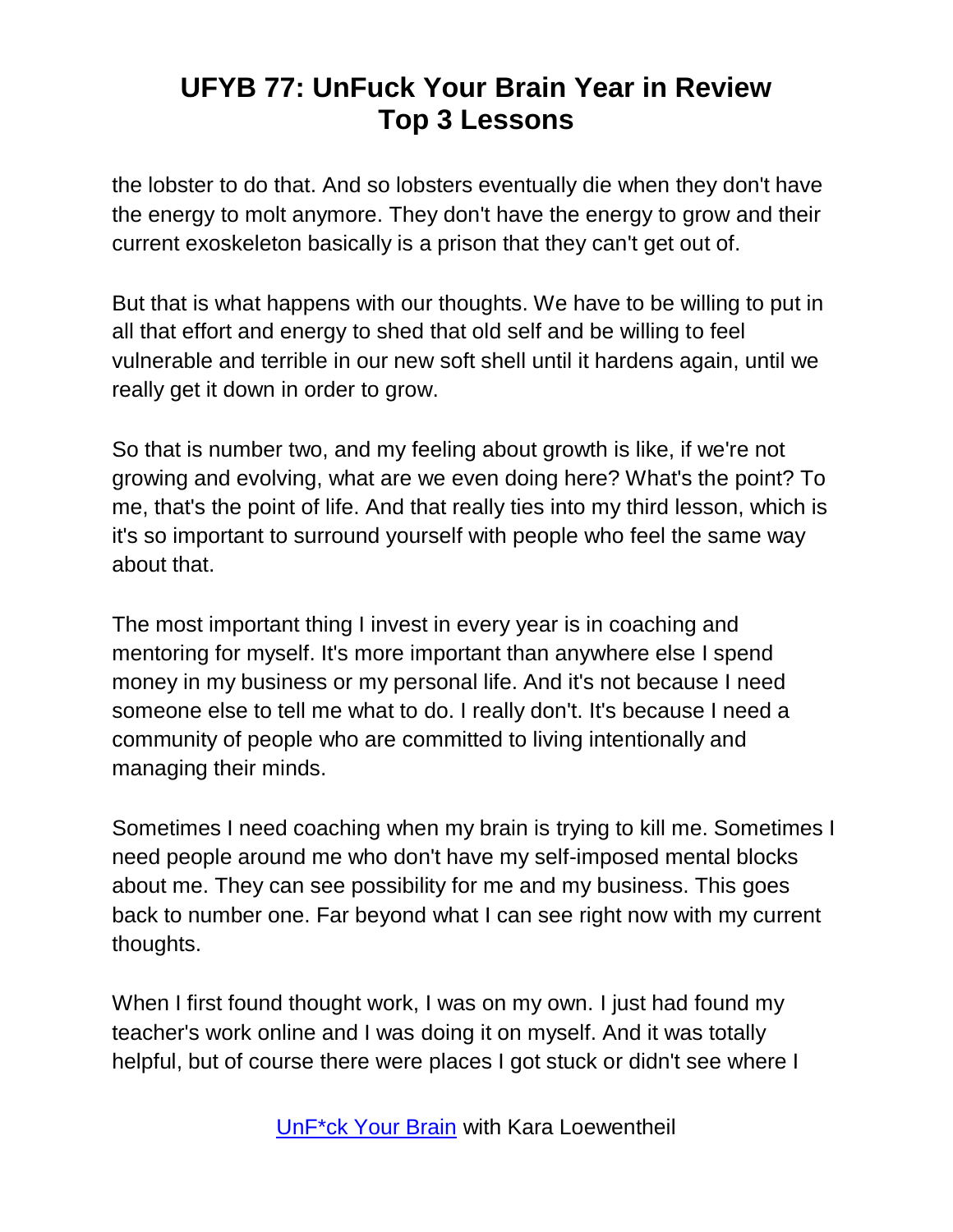was going wrong. And once I found a community of other people doing thought work, that just changed everything for me.

And for me, that was through coach certification because I wanted to become a coach. I kind of found my thought work sisters there. But even today, I'm in two masterminds and a group coaching program because I always want to be surrounded by people who are committed to taking responsibility for their own lives.

It's actually really strange now when I'm occasionally around people who don't manage their minds. I notice how much complaining and blaming and kind of victim thinking and disempowerment and unhappiness that they're expressing and it is just such a waste of human potential and such a waste of time.

It makes me so grateful that I'm mostly surrounded by friends and colleagues who are committed to managing their minds, and students and clients who are learning how to do so. Because we're all in it together, we're all holding each other accountable and supporting each other's growth and that's such an important thing to have around you, that kind of community.

Whether you're an entrepreneur or not, to have comrades on the journey of yourself doesn't have anything to do with business, who are committed to growing and evolving the same way you are. That's really everything. The studies all show that the people we spend the most time with are the best predictor of our own traits and health. All sorts of things are influenced by who we spend our time around.

And that's really the main reason that I created The Clutch, which if you didn't listen to the bonus podcast from earlier this week, it's my new online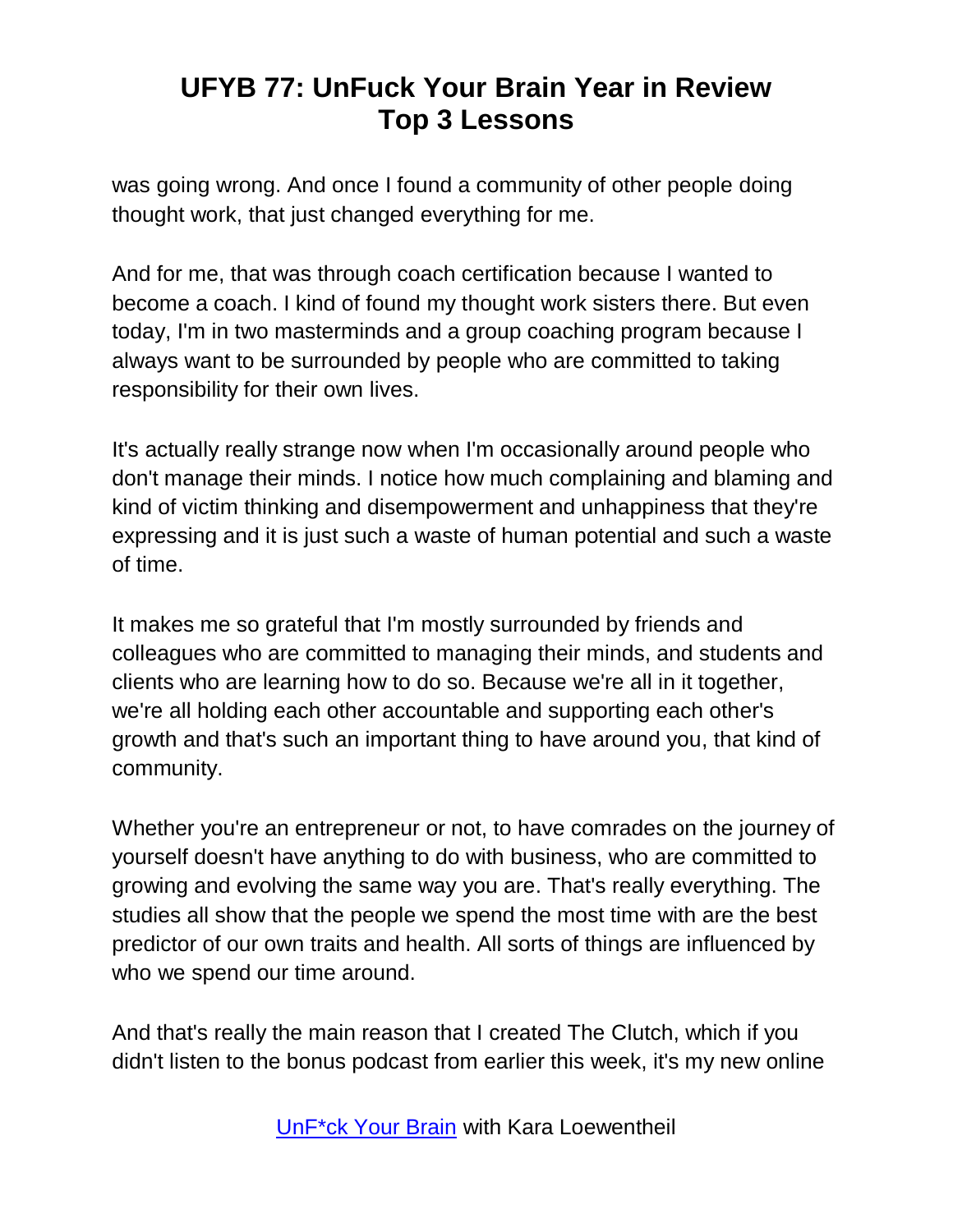feminist coaching community. Because I know that there are a lot of you out there who don't have that kind of community around you and I really wanted to create that for you.

I am hearing from so many of you who listen to the podcast and you try to implement what it teaches, but if you talk to your friends or family who don't listen to the podcast about how your thoughts cause your feelings, they think that you have drunk the Kool-Aid or joined a cult.

And I know some of you have a friend or two who you share the podcast with, which is awesome. But just imagine what it would be like to have 10 times or 100 times that many friends doing this work. What would it be like to be able to surround yourself with people who are taking responsibility for their own minds and who want to help you see your blind spots and grow and evolve and learn?

That is just everything, and that's why I created The Clutch, that's what it is. Because you should never try to navigate a man's world as a woman alone, I believe, and you should never try to navigate your own brain all on your own. It's not safe to go there alone at night.

So when you join The Clutch, you get that community. That's why it's so important, and that's where we nerd out on thought work and the podcast because I know for me, part of the reason that community is so important is that it helps me to think out loud. I happen to be someone who really thinks well in conversation. Like, talking to people helps me refine ideas and asking questions, and I really wanted to provide that for you guys, to have a place to nerd out on thought work and the podcast with me and with each other.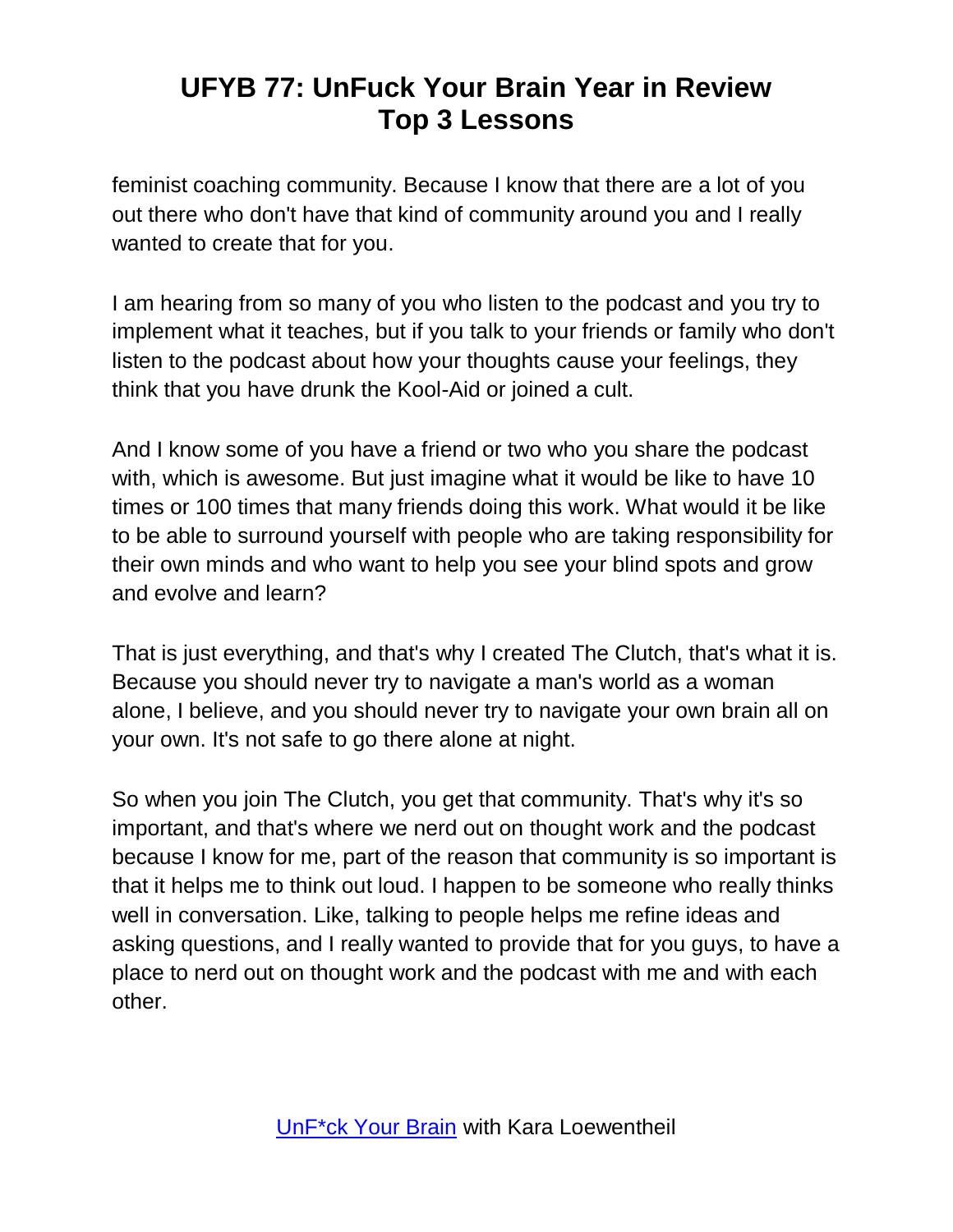So in The Clutch, we do weekly discussions of the podcast, you get weekly discussion questions, we do bonus listener Q&A episodes that are only available in The Clutch. I'm in there and there are coaches in there that I've hand-trained personally to help you with your thought work. There's a live coaching call every month where I teach and coach some of you, and then you get access to a ton of bonus resources.

I've put everything amazing that I teach in there. You get a five-week course called The Clutch Self-Coaching Shortcut, it's only available in The Clutch, and you get access to workbooks on all different subjects like work stress and dating and body image. And honestly, I'm not even remembering all the stuff we put in there. It's so good because we just put everything in there.

So if you think you would benefit from the accountability and the support and deeper learning of having people in your life who are doing this work, if you think that that community would be helpful for you, you need to come join us in The Clutch. By the way, this is so important you guys, if you didn't listen to the bonus podcast.

A clutch is a group of chickens. Did you know that? I'm telling you, I'm obsessed with this name because obviously a clutch is what you need exactly when you need it in kind of urban, contemporary vernacular. And then it also is a little bag you can take with you everywhere, but it's also a group of chickens. So good.

Alright, anyway, so if you want to come join The Clutch, which you should, it's www.unfuckyourbrain.com/theclutch. And this is super important, it's only open to join for 48 hours from when this podcast drops. Don't be mad if you're listening to it late. I dropped that bonus episode to let you know